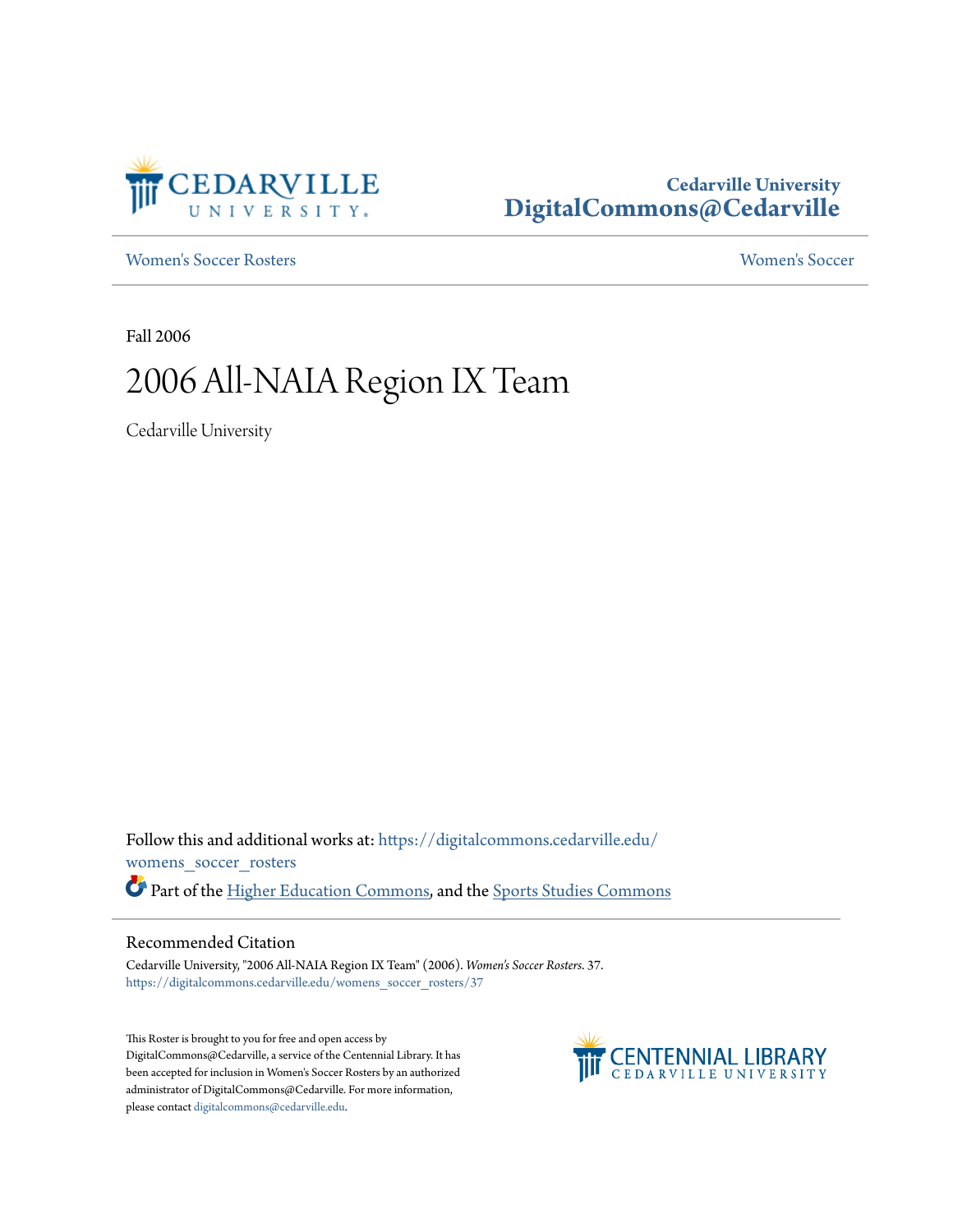2006 AMC Women's Soccer

ì.

2006 AII-NAIA Region IX Team (Selected by vote of the region coaches)



## **Player of the Year** - **Bethany Kowalczyk, Houghton Coach of the Year** - **Rudy Brownell, Tiffin**

| Name       | Name                  | Yr        | <b>School</b>                | Hometown               |
|------------|-----------------------|-----------|------------------------------|------------------------|
| Goalkeeper | Krysti Wilson         | Jr        | <b>Mount Vernon Nazarene</b> | Sunbury, OH            |
|            | Jen Rosselit          | Sr        | Tiffin                       | Ottawa, OH             |
| Defender   | Amanda Zabukovec      | Sr        | Malone                       | Brunswick, OH          |
|            | Jennifer Switzer      | Sr        | Houghton                     | New Milford, NJ        |
|            | Lauren Dittrich       | Sr        | Tiffin                       | Middleburg Heights, OH |
|            | <b>Kimberly Gehl</b>  | Sr        | Houghton                     | Belmont, NY            |
| Midfield   | <b>Allie Elifritz</b> | Sr        | <b>Mount Vernon Nazarene</b> | Westerville, OH        |
|            | <b>Bridget Toth</b>   | Sr        | Houghton                     | Victor, NY             |
|            | Niquita Amirkhanian   | Jr        | Tiffin                       | Barrie, ONT            |
|            | <b>Abby Price</b>     | <b>Sr</b> | Cedarville                   | Cincinnati, OH         |
| Forward    | Bethany Kowalczyk     | Jr        | Houghton                     | Waterford, PA          |
|            | Julie Herbst          | Sr        | Malone                       | Dyer, IN               |
|            | Kristy Brandolini     | Jr        | <b>Mount Vernon Nazarene</b> | Twinsburg, OH          |
|            | Rachel Garofolo       | Sr        | Tiffin                       | Columbia Station, OH   |